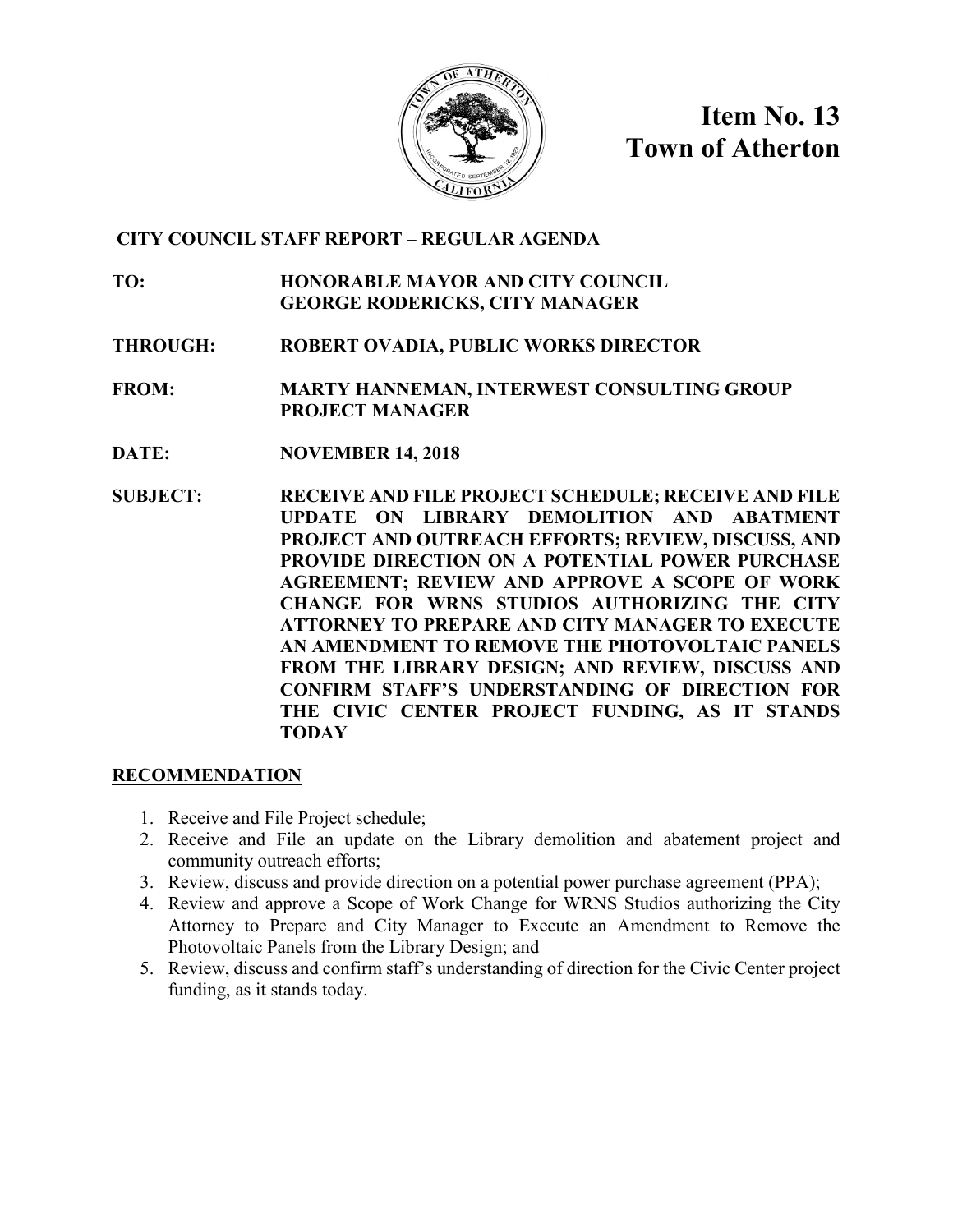#### **Civic Center Project Monthly Status Report November 14, 2018 Page** 2 **of** 9

# **BACKGROUND**

### Project Schedule

Per the attached (Attachment 1) updated Mack5 project schedule, the revised project plans, specification and estimate (PS&E) that reflect City Council's approved value engineering (VE) changes are nearly 100% complete. The final Construction Documents (CD's) will be ready for City Council's approval to issue for public bid on December 19, 2018. If approved, staff will release the bid documents after the holidays on January 3, 2019 for a six-week period. The overall construction schedule has been reduced by one month to account for the ongoing Library demolition project.

### *This update is receive and file only. No action is required.*

### Library Demolition and Abatement Project - Project No. 56087

Per Council's direction at the August 17 meeting, staff prepared a bid package to demolish and abate the library building prior to contracting with a General Contractor to perform the remainder of the Civic Center project work. At the September 5 Council meeting, Council authorized staff to advertise for public bids to provide demolition and abatement services for the library building.

On October 3, 2018 staff received the following three bids and held a public bid opening:

- Central Valley Environmental Fresno, CA \$276,856
- Silicon Valley Demolition San Jose, CA \$293,646
- Bowen Engineering & Environmental Fresno, CA \$333,000

At the October 17, 2018 Council meeting, Council directed the City Attorney to prepare and City Manager to execute a Contract with Central Valley Environmental (CVE) to provide demolition and abatement services of the Library building for a fee of \$276,856 and authorize change orders up to \$50,000 for a total project cost not to exceed of \$326,786.

On October 30, 2018, staff held a pre-construction meeting with CVE to discuss schedule, safety, utilities, noise, and protection of trees and nearby homes, work hours, etc. It was agreed that CVE would begin abatement work on Tuesday November 13. Per the Contract, CVE has thirty (30) working days to complete the work.

In order to keep the community informed on the progress of Civic Center Project and the pending Library demolition project, staff has been using NextDoor, Facebook, Atherton Online, and direct neighborhood contact for the immediate impact area of the Library. Staff has also created a project activity blog which has been shared through the email list:

# [http://www.ci.atherton.ca.us/503/Project-Activity-Blog.](http://www.ci.atherton.ca.us/503/Project-Activity-Blog)

This will continue to be shared as it gets updated. Staff will also be using the "Notify Me" mailing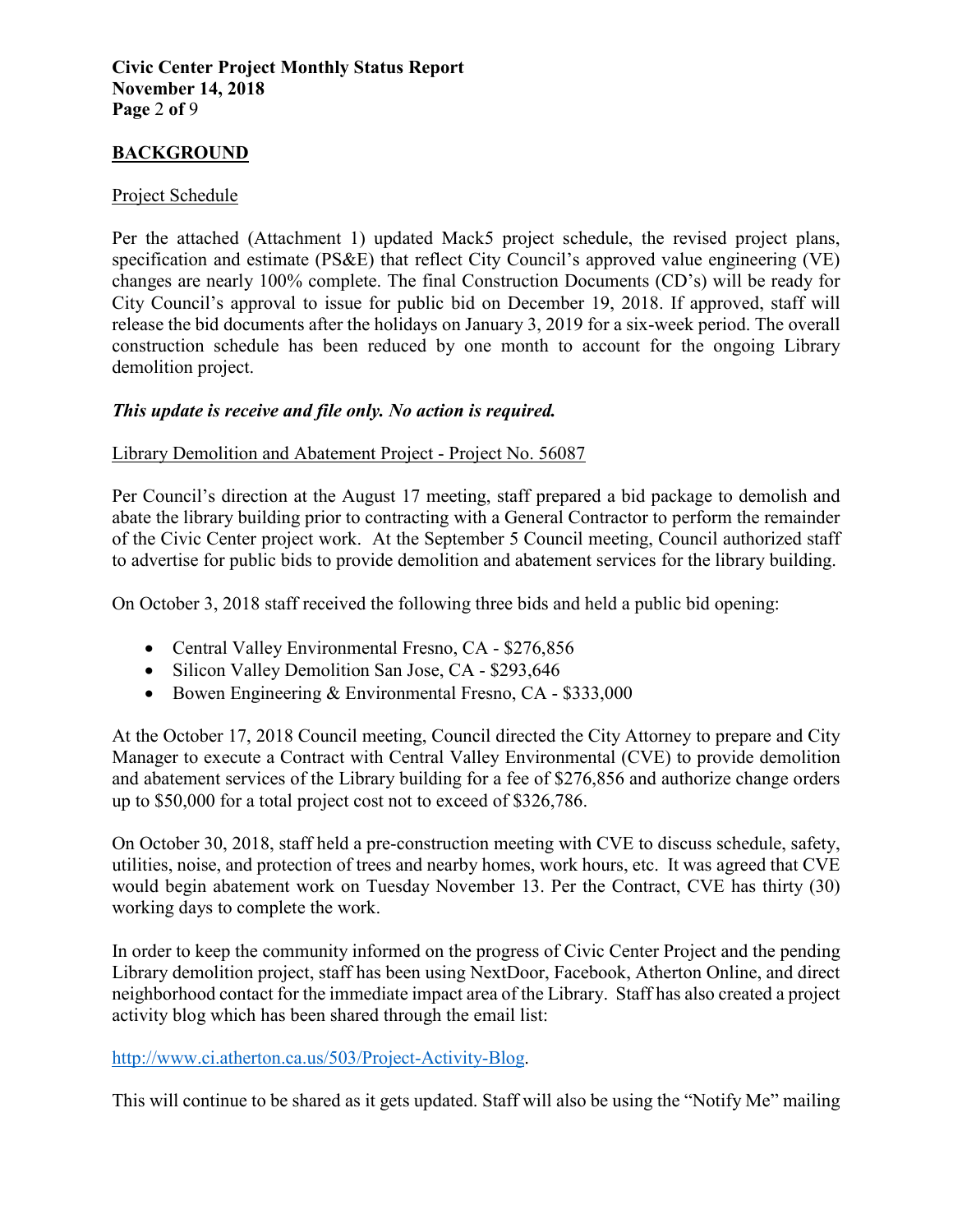#### **Civic Center Project Monthly Status Report November 14, 2018 Page** 3 **of** 9

list to provide updates to neighbors as the project proceeds.

Lastly, a neighbor of the project recently hosted with Town staff in attendance, a meeting at their home for staff to provide a Library project update to the adjacent neighbors.

# *This update is receive and file only. No action is required.*

### Power Purchase Agreement (PPA)

At the October 3, 2018 Council meeting, the City Council heard a presentation from Sven Thesen, Peninsula Clean Energy (PCE) regarding Power Purchase Agreements (PPA). The Council discussed how such agreements can be used as part of the Civic Center Project if the Town adds photovoltaic (PV) to the project. The Council discussed timing of such an Agreement and how that relates to the Civic Center Project. Council provided feedback on the merits of such Agreements and provided direction to staff to *continue to investigate the potential for such Agreements in relation to the Civic Center*. As noted in the presentation, the primary benefits of a PPA, which is a multi-year agreement between a Host (Town) and Provider (which owns and maintains the system) are:

- No Upfront Capital Costs for Town
- Fixed Electricity Costs for Life of Agreement
- System Operation & Maintenance Costs by Provider
- Provider Gets 30% Tax credit & Depreciation and Includes Into PPA

Per Council's prior direction, the current project plans for the Administrative/PD building and Library are:

- Admin/PD Building: No PV's or microgrid system estimated savings of \$650K for PV's and \$1.65M for microgrid
- Library Building: Includes PV's estimated cost of \$751K and no microgrid system estimated savings of \$570K.

If City Council directs staff to pursue a PPA for one or both the Admin/Building and Library for the PV's and/or microgrid systems, the potential total *capital cost* savings as part of the Project could be approximately \$3.5M.

The Peninsula Clean Energy representative spoke of Gridscape Solutions, Inc. as a potential provider for a PPA project for the Civic Center. They are the firm that did a recent project in the City of Fremont Project which installed microgrids for 3 Fire Stations. The link for the report is:

[https://www.energy.ca.gov/research/epic/documents/2016-09-](https://www.energy.ca.gov/research/epic/documents/2016-09-06_workshop/presentations/09%20Gridscape-Fremont%20Fire%20Stations.pdf) [06\\_workshop/presentations/09%20Gridscape-Fremont%20Fire%20Stations.pdf](https://www.energy.ca.gov/research/epic/documents/2016-09-06_workshop/presentations/09%20Gridscape-Fremont%20Fire%20Stations.pdf)

Based on Council supported feedback, on October 31, 2018 staff met with representatives from Gridscape Solutions to discuss a potential PPA for Civic Center. One of the issues that arose was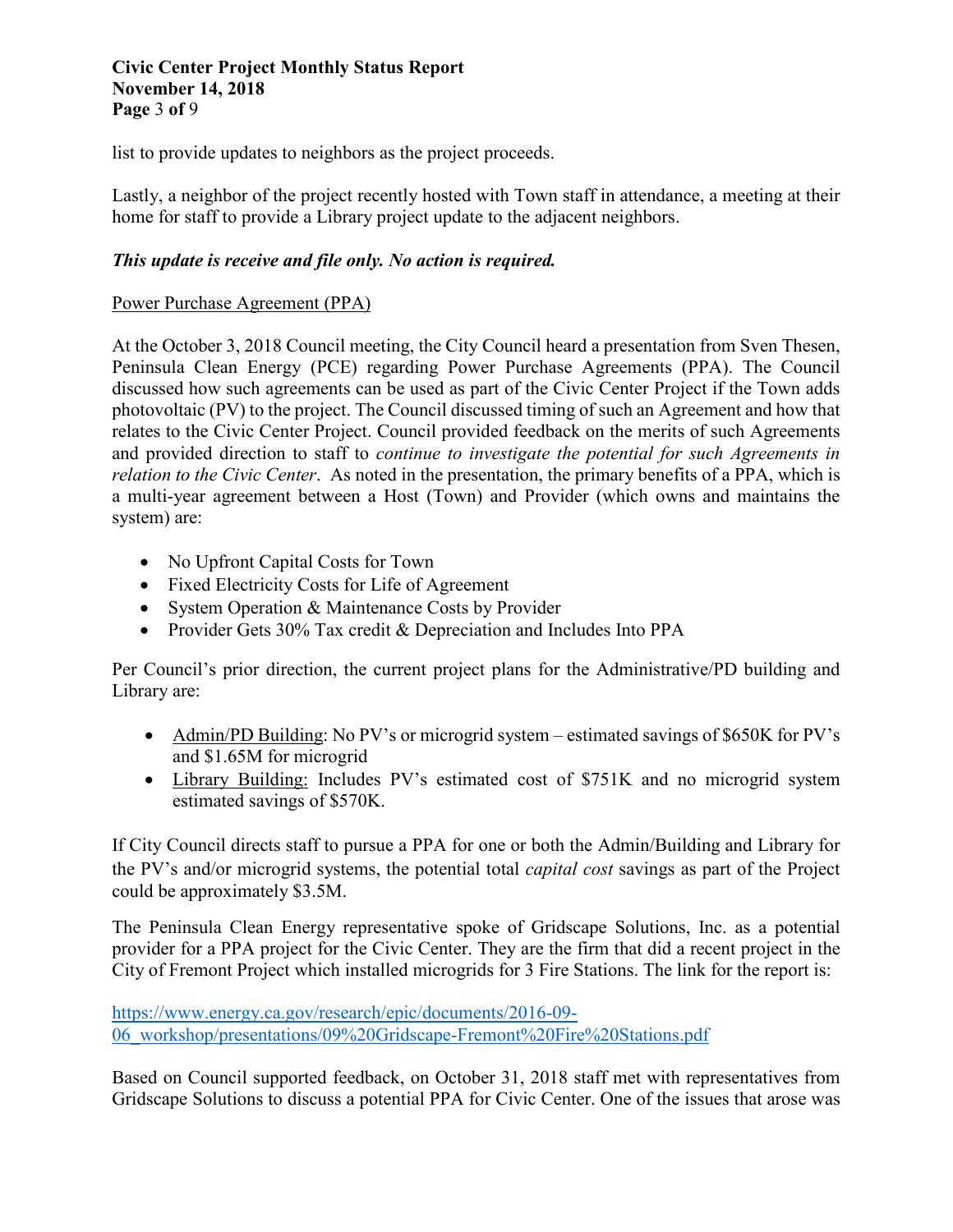#### **Civic Center Project Monthly Status Report November 14, 2018 Page** 4 **of** 9

the benefit of including the Library PV as part of the overall PPA project to ensure that the optimal primary benefits of a PPA are maximized. Staff is also coordinating with Peninsula Clean Energy, the County, and Clean Coalition for expertise in this area.

Gridscape has agreed to provide a proposal for a PPA inclusive of the Library PVs upon receipt of the estimated monthly building energy usage in kW and kWh from WRNS sub-consultant Integral. Gridscape advised that work in Fremont was done through a specific provision within the Government Code that allowed the City to suspend the competitive bid process (California Government Code Section 4217.10). However, the City Attorney has advised careful review of this opportunity as there remains the potential for claims of conflict, bias, abuse, fraud, etc. since whoever is successful will be making a profit from the generation of power from Town property.

If the Town were to segregate the solar panels from the overall construction contract for the library building it would allow for the Town to include the installation of the library's solar panels and desired microgrid as a complete system through a Power Purchase Agreement (PPA). The remaining construction contract scope would include the installation of conduits and other supporting infrastructure required in the building structure to allow for the installation of the solar panels and microgrid batteries and control system by the PPA contractor without affecting the structure, and require that the library contractor coordinate the installation with the PPA contractor. As envisioned, a PPA would allow for the installation of the solar panels, microgrid, and control system at no up-front cost to the Town with regular power purchase payments, at a reduced cost over now current PG&E/PCE energy rates. The PPA would include an energy production guarantee and overall system maintenance over the agreement term.

*Staff is requesting confirmation from the Council that staff is continuing in the desired direction with respect to this issue and, with appropriate timing, will include the opportunity for a PPA as part of the Town's Civic Center. Moving forward would separate the PPA and PV from the Civic Center Project itself as a separate path and project that would complete contemporaneously. To facilitate the above, a change to the WRNS Scope of Work would be required to remove the PV from the Base Bid Package. This is the next action item for this Report.*

*Staff next steps would be to gather further information from Gridscape and navigate any appropriate process for formation of a PPA to include requests for proposals.* 

# Additional Design Services

If Council directs staff to pursue a PPA this would require WRNS Studio to make Library drawing changes/updates–for Electrical, Architectural, and Cal-Green forms since the PV's are currently in the base bid. The WRNS estimate for these changes is \$5,800 and is *not expected to impact the project schedule*.

*To move forward, staff requires approval of a Scope of Work Change for WRNS Studios authorizing the City Attorney to Prepare and City Manager to Execute an Amendment to Remove the Photovoltaic Panels from the Library Design.*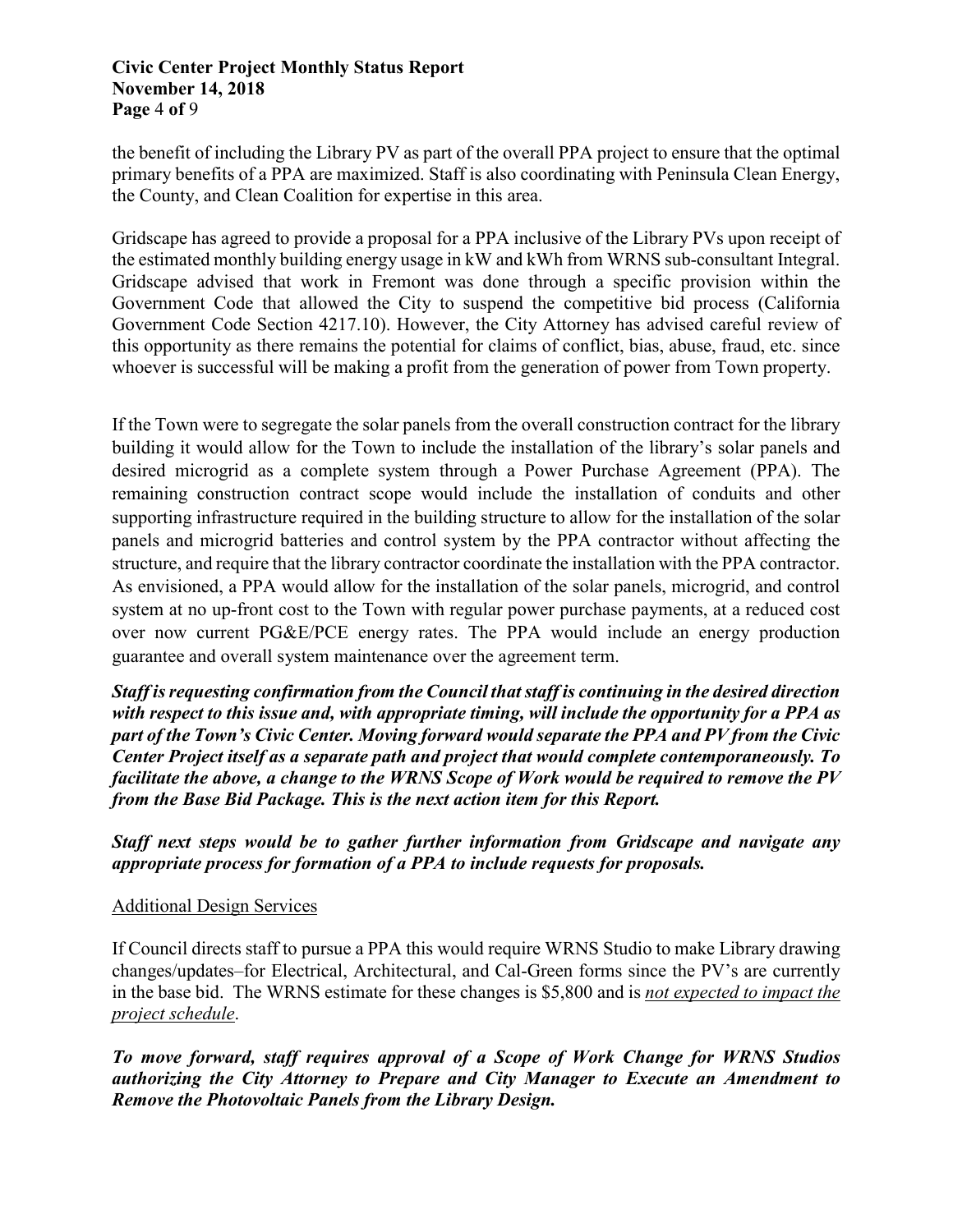#### Project Funding

Part of the challenge for the Civic Center Project has involved securing funding for its completion. Once the Town's 2017/18 Financial Audit is complete, staff will present the Council with a more exact determination of available funding for the project. The Library portion of the project is fully funded with a commitment from the County of San Mateo to advance library surplus funds in the amount required to complete the Library, as designed, based on the bids received in 2019. The below focuses only on funding for the Admin/PD/CDD portion of the project.

Through value-engineering, the City Council eliminated \$4,356,000 from the Reconciled Estimates based on the 2018 bids received. The tables below reflect estimates only – **the amounts are not exact and are subject to change based on the bids received and completion of the Town's Annual Audit.**

| <b>Reconciled Estimate from 2018 Low Bid</b>      | \$32,666,000    |
|---------------------------------------------------|-----------------|
| Value-Engineering Selections (shorthand)          |                 |
| Windows, Storefront, Mock-up Precast              | $(\$303,000)$   |
| Roofing Changes to Asphalt                        | (\$150,000)     |
| Split Face CMU/Elim. Plaster Finish               | $(\$82,000)$    |
| Hydroseed in-lieu                                 | $(\$162,000)$   |
| Removal of Site Furnishings<br>$\bullet$          | (\$18,000)      |
| Fencing Material Changes<br>$\bullet$             | (\$12,000)      |
| Del/Defl of Corp Yard Improvements<br>$\bullet$   | $(\$837,000)$   |
| Elim. Acoustic Ceiling/Railings/Gate              | $(\$426,000)$   |
| <b>Reduction of Casework</b>                      | $(\$52,000)$    |
| Selection of P-Laminate                           | (\$13,000)      |
| Reduce to Level 3 Ballistic Sheathing             | (\$143,000)     |
| Removal of Ceiling Fans<br>$\bullet$              | $(\$64,000)$    |
| Deferral of Council Chambers                      | (\$1,655,000)   |
| Eliminate Onsite Pad/Utilities for CDD/PD         | $(\$39,000)$    |
| Site Phasing/Staging Deduct                       | $(\$400,000)$   |
| <b>Total Value Engineering (Estimates Only)</b>   | $(\$4,356,000)$ |
| <b>Revised Estimate from 2018 Low Bid</b>         | \$28,310,000    |
| Redesign Work Required for VE                     | \$194,335       |
| Contingency (10%)                                 | \$2,831,000     |
| <b>Total Project Requirements (w/Contingency)</b> | \$31,335,335    |

*Please note: The only additive alternate for the Project is the City Council Chambers. The base bid is designed without the Council Chambers and the addition of the Chambers is an additive alternate that can be selected upon bid.*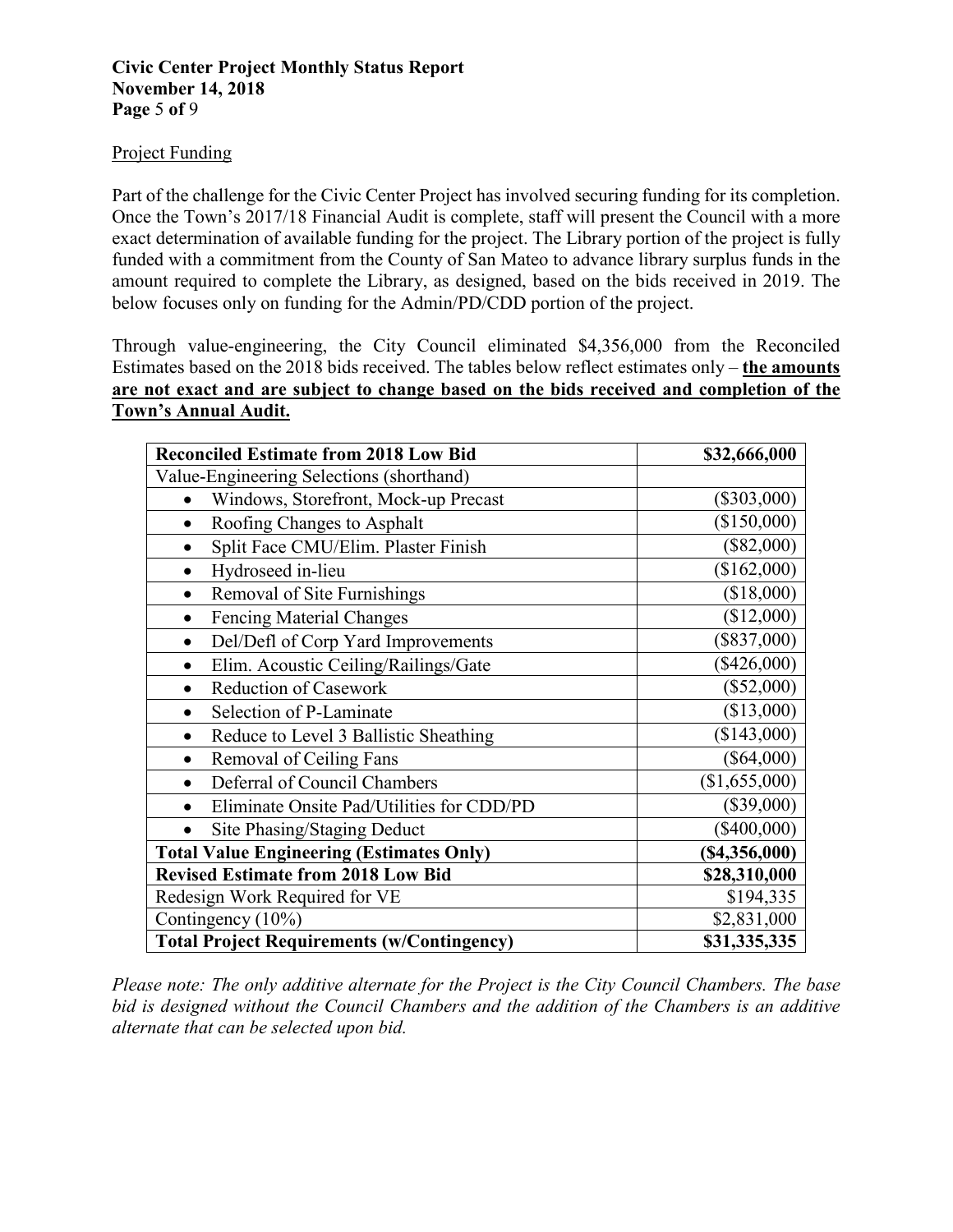#### **Civic Center Project Monthly Status Report November 14, 2018 Page** 6 **of** 9

| <b>Funding Source</b>                                  | <b>Amount</b> |
|--------------------------------------------------------|---------------|
| <b>Atherton Now</b>                                    | \$4,576,976   |
| Estimated Unallocated GF Balance 6/2018                | \$12,231,268  |
| <b>CIP Funds Allocated</b>                             | \$4,423,138   |
| <b>Building Facility Reserve Funds</b>                 | \$505,000     |
| ERAF and Surplus Revenue Projections $(18/19 - 21/22)$ | \$8,800,000   |
| <b>Total</b>                                           | \$30,536,382  |

The Town's three (3) project estimating firms are working to produce a revised project estimate based on current design and current/projected market conditions. The above calculation is based on taking the low bid from 2018 and extracting the estimated savings from select valueengineering options to arrive at a new reconciled estimate for the project. Please note, this is not an estimate from the project estimating teams. Their input was taken for the value-engineering options only. This is taking an actual market bid and extracting a new reconciled estimate from that bid.

Using that approach, the new base project estimated cost is \$28.3 million, without a built-in contingency. The Town's available projected funding is \$30.5 million. This amount is also an estimate subject to modification via the Annual Audit and future projections of expenditures and ERAF revenue – but is accurate based on the preliminary audit results. While we can project known revenue and streams with reasonable accuracy (conservative growth in property tax revenues, salaries, basic operations), there are a number of large revenue streams that are subject to more significant swings based on the economy that we cannot predict. These include two significant revenue streams such as ERAF receipts from the State and building permit revenue – both of which will also have an impact on the Town's surplus revenues. Overall, revenues over estimated base cost leaves a contingency amount of \$2.2 million, about 8%.

*If all things are as projected above, the Town will have sufficient funding to complete the project; however, we will need to address the Town's cash flow needs for basic operations at some point during the 3 years of the project.* 

#### Cash Flow

Because this cash flow issue is for basic operations and not specifically the project, staff recommends that any cash flow need be handled via a Tax Revenue Anticipation Note (TRAN) at the appropriate time – usually June of any given year. Based on our available property tax revenues, the Town can issue a TRAN for up to 85% of our property tax revenue projections for the coming year netting about \$7.5 million. *Staff does not recommend a TRAN at the full amount as they are required to be repaid within 15 months of issue*. If the bids come in on target or only slightly higher, the TRAN for operations could be done, but staff would recommend a TRAN of no more than 40% of our property tax projections (approximately \$3.5 million). That sets a parameter for the Council's consideration when the bids return.

If cash flow projections result in more than a \$3.5 million need, staff recommends the Council consider a Certificate of Participation (COP) or Private Placement Funding (PPF) or some other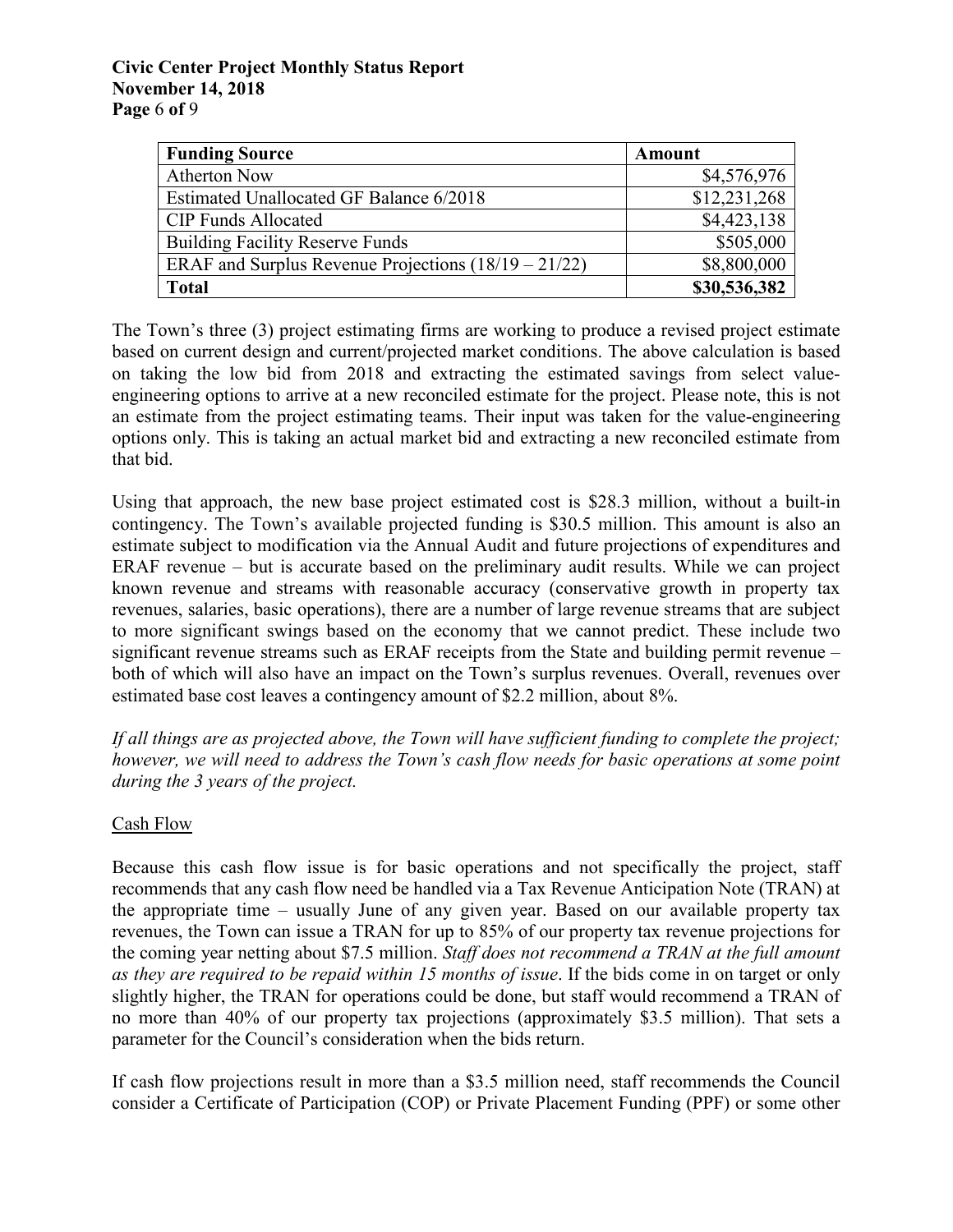#### **Civic Center Project Monthly Status Report November 14, 2018 Page** 7 **of** 9

funding combination recommended by the Council. Representatives from Urban Futures have discussed these options for the Council on several occasions. Certificates of Participation or the possibility of Private Placement Funding (from residents) would be a mechanism that could be considered by the Town to close a funding gap. However, in addition to these options, the Council can also explore an additional fundraising campaign, separate capital campaigns, bond measures (election), use of reserves, or other solutions.

Because the Council has discussed and provided feedback on this issue across several Council meetings, staff's understanding of Council's direction is as follows:

- 1. If the bids are such that current and projected available funding is sufficient but there is a cash flow issue that we can solve with tax revenue anticipation notes (TRANs) then staff should proceed with doing so and return that to the Council for action when appropriate. That would likely occur in June 2020.
- 2. If the bids are such that current and projected available funding is not sufficient, and we need a COP or PPF, then the Council wants to discuss that further before issuance. Because of the Council's sensitivity to COPs or PPF, staff will not proceed with a COP or PPF without formal Council authorization to pursue the option.

Both of the above must wait until the bids return for a clear picture of what exactly will need to be financed, if anything. In the interim, staff is putting put together a spreadsheet of comparative options for the Council's education about TRANs, COPs, and Private Placement Funding (PPF) based on the audited financials (due in December) so we know where we stand before we get the final results of bid in March/April 2019 and can select an option to move forward based on the presented gap, if any.

# *Staff is asking that the Council review, discuss and confirm staff's understanding of direction for the Civic Center project funding, as it stands today.*

# **POLICY ISSUES**

There are no policy issues associated with this report.

# **FISCAL IMPACT**

Attachment 3 is a summary of the project finances via the Monthly Budget Summary.

# **PUBLIC NOTICE**

Public notification was achieved by posting the agenda, with this agenda item being listed, at least 72 hours prior to the meeting in print and electronically. Information about the project is also disseminated via the Town's electronic News Flash and Atherton Online. There are approximately 1,200 subscribers to the Town's electronic News Flash publications. Subscribers include residents as well as stakeholders – to include, but be not limited to, media outlets, school districts, Menlo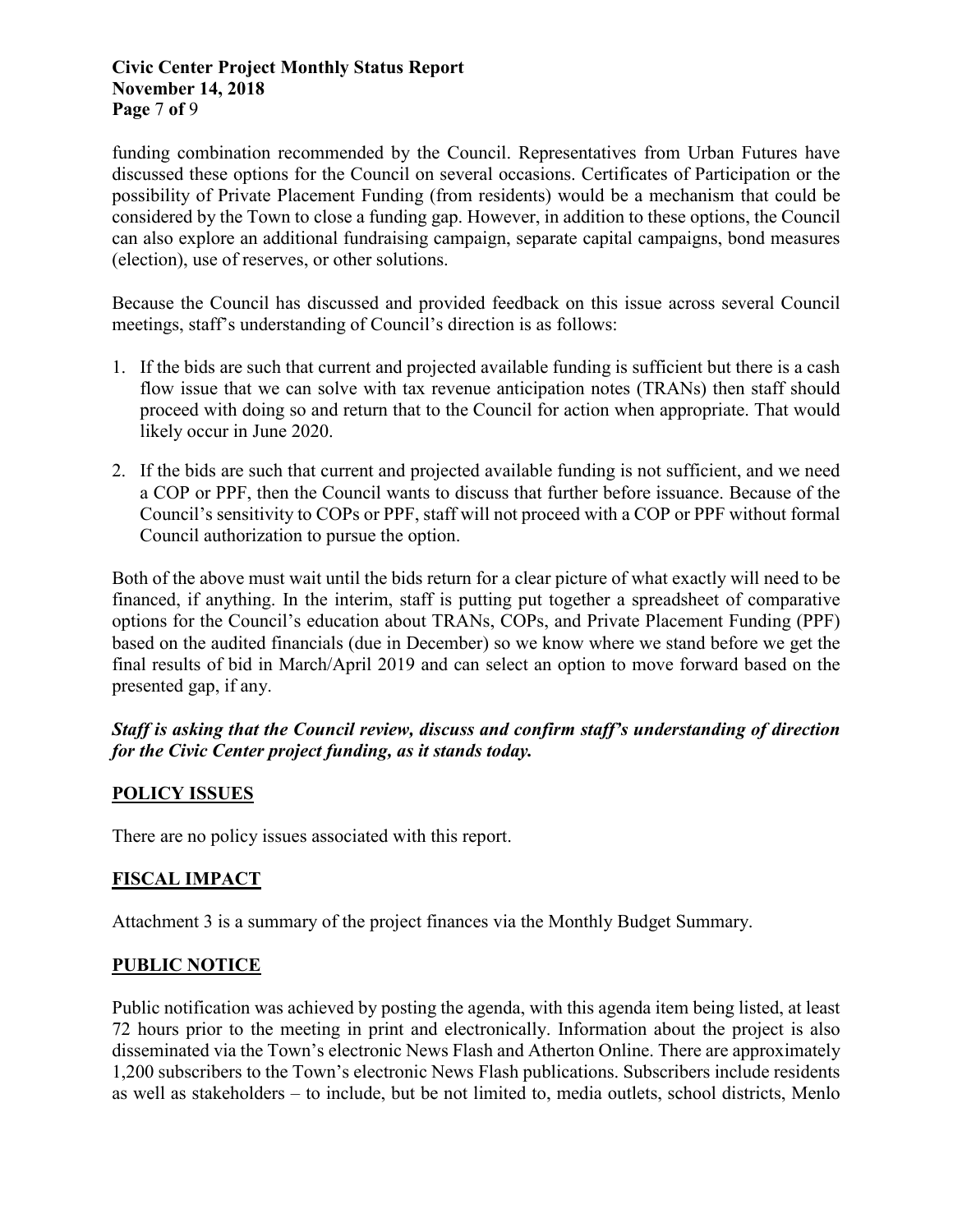#### **Civic Center Project Monthly Status Report November 14, 2018 Page** 8 **of** 9

Park Fire District, service provides (water, power, and sewer), and regional elected officials. The Town maintains an active and up to date Project Website at [http://ca](http://ca-atherton.civicplus.com/index.aspx?NID=290)[atherton.civicplus.com/index.aspx?NID=290.](http://ca-atherton.civicplus.com/index.aspx?NID=290)

# **COMMISSION/COMMITTEE FEEDBACK/REFERRAL**

This item  $X$  has or has not been before a Town Committee or Commission.

- Audit/Finance Committee (meets every other month)
- Bicycle/Pedestrian Committee (meets as needed)
- X PMC Civic Center Advisory Committee (meets as needed)
- Environmental Programs Committee (meets every other month)
- Park and Recreation Committee (meets each month)
- Planning Commission (meets each month)
- Rail Committee (meets every other month)
- Transportation Committee (meets every other month)

# **ATTACHMENTS**

Attachment 1: ACC Project Schedule 9-21-18 Attachment 2: Monthly Budget Summary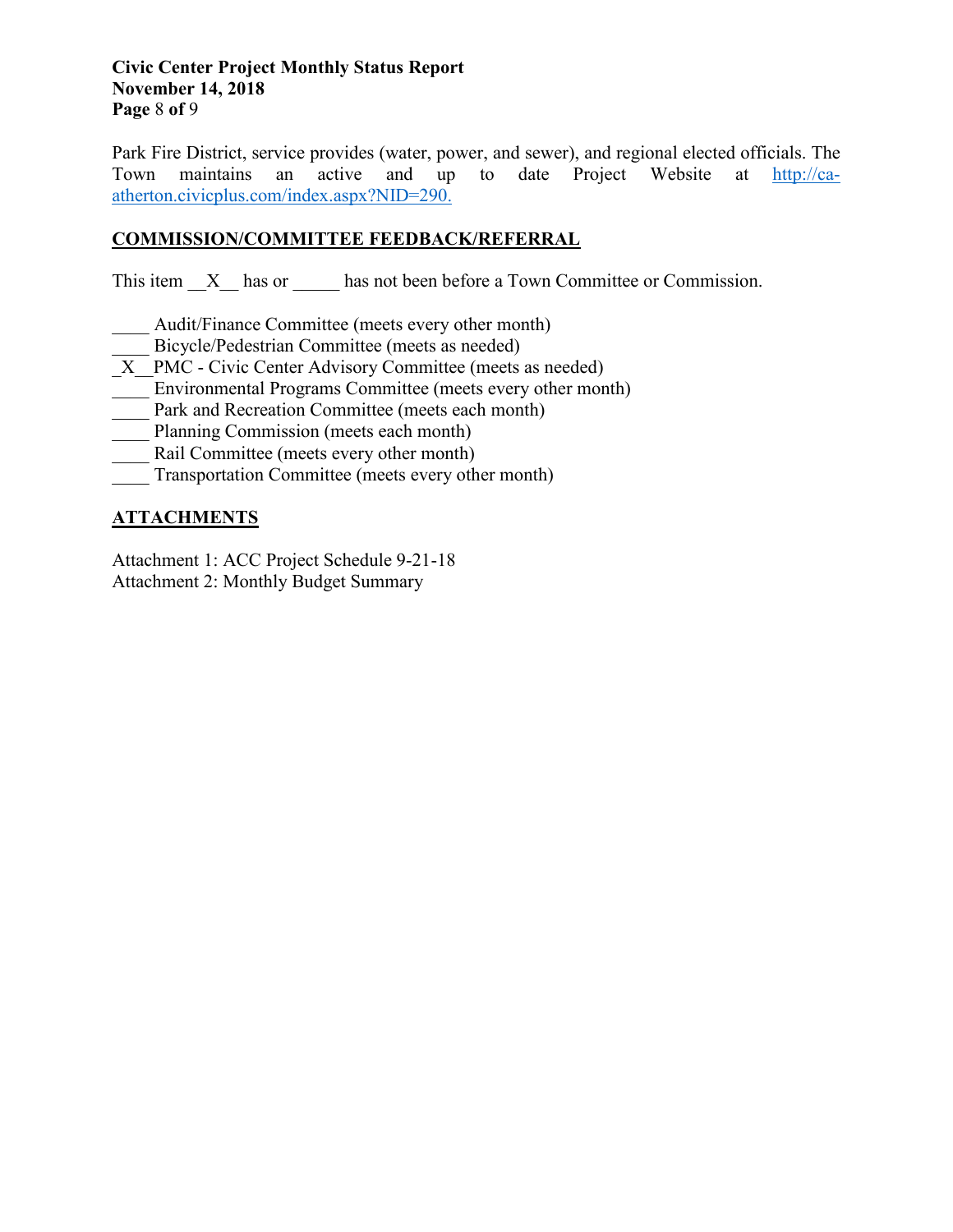### **Civic Center Project Monthly Status Report November 14, 2018 Page** 9 **of** 9

# Attachment 2

# Monthly Budget Summary

| <b>Fund Allocations</b>     | Library     | <b>Building</b>   | <b>General Fund</b> | <b>Civic</b>     | <b>Total</b> |  |  |
|-----------------------------|-------------|-------------------|---------------------|------------------|--------------|--|--|
|                             | <b>Fund</b> | <b>Facilities</b> |                     | Center           |              |  |  |
|                             |             | <b>Fund</b>       |                     | <b>Donations</b> |              |  |  |
| FY 18-19 Budget             | \$8,124,830 | \$2,675,374       | \$981,500           | \$6,576,976      | \$18,358,680 |  |  |
|                             |             |                   |                     |                  |              |  |  |
| <b>Expenditures to Date</b> |             |                   |                     |                  |              |  |  |
| <b>Design</b>               | \$1,076,624 | \$433,724         | \$581,357           | \$2,479,255      | \$4,570,960  |  |  |
| <b>Project Management</b>   | \$510,063   | \$182,844         | \$50,138            | \$726,873        | \$1,469,959  |  |  |
| Geo-Tech/Environmental      | \$48,706    | \$95,442          | \$59280             | \$0              | \$203,429    |  |  |
| <b>Totals</b>               | \$1,635,394 | \$712,050         | \$690,776           | \$3,206,129      | \$6,244,348  |  |  |
|                             |             |                   |                     |                  |              |  |  |
| Remaining                   | \$6,489,436 | \$1,963,324       | \$290,724           | \$3,370,847      | \$12,114,332 |  |  |
| FY 18-19 Budget             |             |                   |                     |                  |              |  |  |

| <b>Atherton Now Cash Donations (Received)</b> | <b>Amount</b> |  |
|-----------------------------------------------|---------------|--|
| Master Plan & Conceptual Design Phases 1 &    | \$250,457     |  |
|                                               |               |  |
| <b>Schematic Design Phase 3</b>               | \$200,838     |  |
| <b>Design Development</b>                     | \$506,870     |  |
| <b>Construction Documents Phase</b>           | \$783,026     |  |
| <b>Total Contributions to Date</b>            | \$1,741,191   |  |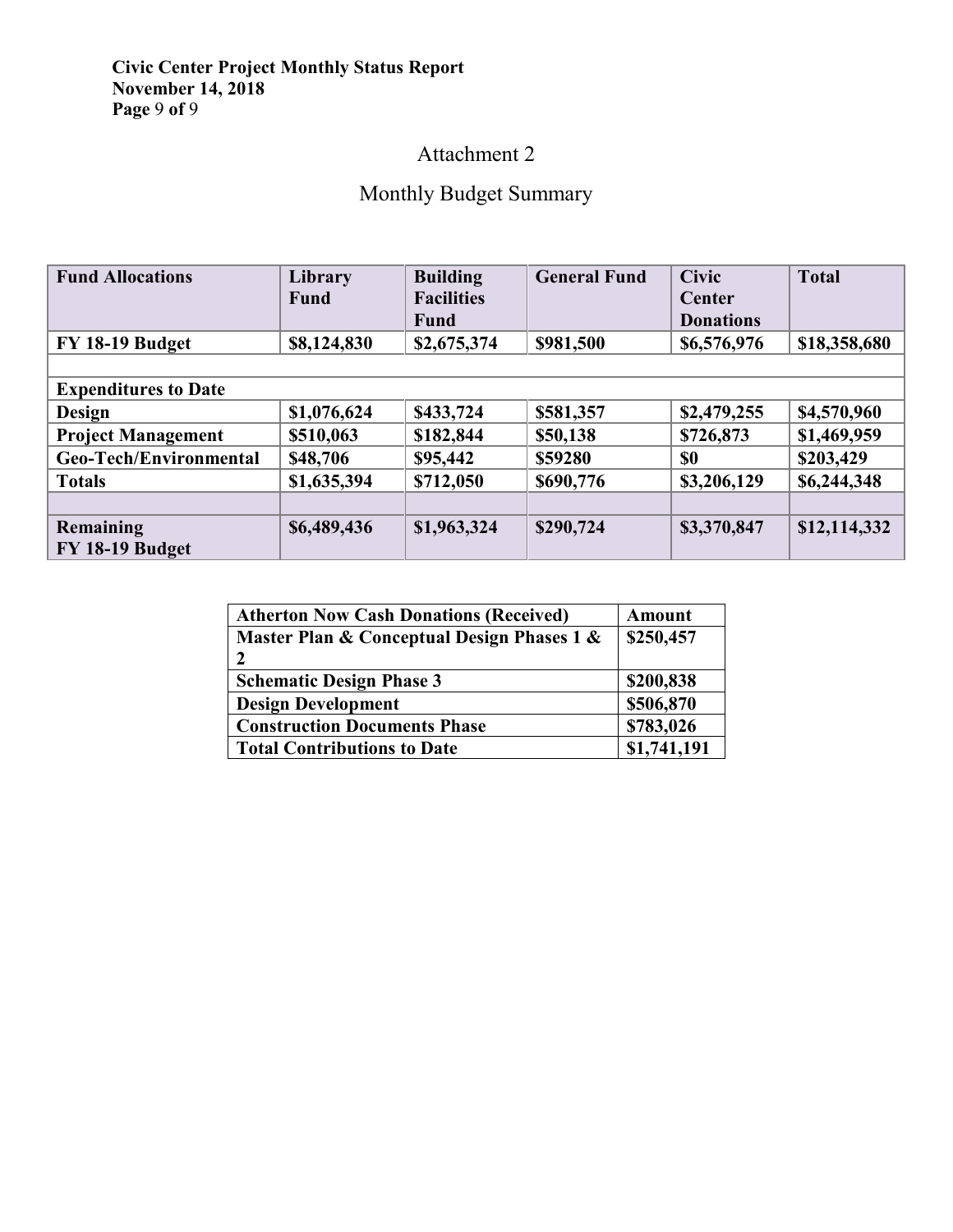# Atherton Civic Center - Atherton

|                      | Atherton Civic Center - Atherton<br>Project Schedule - September 21, 2018 |                               |                             |                                             | macl        |
|----------------------|---------------------------------------------------------------------------|-------------------------------|-----------------------------|---------------------------------------------|-------------|
| ID                   | <b>Task Name</b>                                                          | Duration                      | Start                       | P<br>Finish                                 | Ma          |
| $\mathbf{1}$         | <b>ACC Documentation</b>                                                  | $0$ days                      | Mon 6/30/14                 | Mon 6/30/14                                 | 3/4<br>3/11 |
|                      |                                                                           |                               |                             |                                             |             |
| $\overline{2}$<br>34 | <b>Project Setup &amp; Initiation</b>                                     | 204 days                      | Wed 7/23/14                 | Mon 5/4/15                                  |             |
| 35                   | <b>Design Phase</b>                                                       | 982 days                      | Tue 4/7/15                  | Wed 1/9/19                                  |             |
| 36                   | <b>Master Plan Review &amp; Programming</b>                               | 105 days                      | Tue 4/7/15                  | Mon 8/31/15                                 |             |
| 44                   |                                                                           |                               |                             |                                             |             |
| 45                   | <b>Conceptual Design</b>                                                  | 90 days                       | Tue 5/5/15                  | Mon 9/7/15                                  |             |
| 54<br>55             |                                                                           |                               |                             |                                             |             |
| 71                   | <b>Schematic Design</b>                                                   | 155 days                      | Fri 10/16/15                | Fri 5/20/16                                 |             |
| 72                   | <b>Design Development</b>                                                 | 176 days                      | Mon 6/6/16                  | Tue 2/7/17                                  |             |
| 88                   |                                                                           |                               |                             |                                             |             |
| 89                   | <b>Construction Documents</b>                                             | 494 days                      | Thu 2/16/17                 | Wed 1/9/19                                  |             |
| 90<br>91             | <b>CD Kick-Off Meeting</b>                                                | $0$ days                      | Thu 2/16/17                 | Thu 2/16/17 87,129                          |             |
| 92                   | <b>CD Progress</b><br><b>Coordination Meeting</b>                         | 3 wks<br>$0$ days             | Fri 2/17/17<br>Thu 3/9/17   | Thu 3/9/17 90<br>Thu 3/9/17 91              |             |
| 93                   | Arch to issue Coordination Set                                            | 1 wk                          | Fri 3/10/17                 | Thu 3/16/17 92                              |             |
| 94                   | <b>CD Progress</b>                                                        | 4 wks                         | Fri 3/10/17                 | Thu 4/6/17 92                               |             |
| 95                   | <b>Coordination Meeting 25% CD's</b>                                      | $0$ days                      | Thu 4/6/17                  | Thu 4/6/17 94                               |             |
| 96                   | Arch to issue Coordination Set                                            | 1 wk                          | Fri 4/7/17                  | Thu 4/13/17 95                              |             |
| 97                   | <b>CD Progress</b>                                                        | 10 wks                        | Fri 4/7/17                  | Thu 6/15/17 95                              |             |
| 98                   | <b>Coordination Meeting 50% CD's</b>                                      | $0$ days                      | Thu 6/15/17                 | Thu 6/15/17 97                              |             |
| 99<br>100            | Arch to issue Coordination Set                                            | 1 wk                          | Fri 6/16/17                 | Thu 6/22/17 98                              |             |
| 101                  | <b>CD Progress</b><br>Arch issues Planning Submittal                      | 66 days<br>1 day              | Fri 6/23/17<br>Mon 9/25/17  | Fri 9/22/17 99<br>Mon 9/25/17 100           |             |
| 102                  | <b>CD Progress</b>                                                        | 4 wks                         | Tue 9/26/17                 | Mon 10/23/17 101                            |             |
| 103                  | <b>Coordination Meeting 90% CD's</b>                                      | $0$ days                      | Mon 10/23/17                | Mon 10/23/17 102                            |             |
| 104                  | Arch to issue Coordination Set                                            | 2 wks                         | Tue 10/24/17                | Mon 11/6/17 103                             |             |
| 105                  | Arch to receive Consultant Team 90% CD Permit Set                         | 1 wk                          | Tue 11/7/17                 | Mon 11/13/17 104                            |             |
| 106                  | Arch issues Permit Set                                                    | 1 day                         | Tue 11/14/17                | Tue 11/14/17/105                            |             |
| 107<br>108           | CD 90% Cost Estimate<br><b>CD Progress</b>                                | 3 wks<br>8 wks                | Wed 11/15/17                | Tue 12/5/17 106<br>Tue 1/9/18 106           |             |
| 109                  | Arch receives/distributes Plan Check Comments                             | $0$ days                      | Wed 11/15/17<br>Wed 1/10/18 | Wed 1/10/18 162                             |             |
| 110                  | <b>CD Progress</b>                                                        | 3 wks                         | Thu 1/11/18                 | Wed 1/31/18 109                             |             |
| 111                  | <b>VE Progress</b>                                                        | 26 wks                        | <b>Wed 6/6/18</b>           | Tue 12/4/18 110,175                         |             |
| 112                  | <b>VE Estimate &amp; Peer Review</b>                                      | 3 wks                         | Wed 12/5/18                 | Tue 12/25/18 111                            |             |
| 113                  | Arch to receive Consultant Team 100% CD Documents                         | 4 days                        | Thu 1/3/19                  | Tue 1/8/19 166,112                          |             |
| 114<br>115           | Issue Conformed Construction Documents, Project Manual                    | 1 day                         | Wed 1/9/19                  | Wed 1/9/19 113                              |             |
| 116                  | <b>Town Approvals</b>                                                     | 882 days                      | Tue 9/1/15                  | Wed 1/16/19                                 |             |
| 117                  | <b>Design Review</b>                                                      | 882 days                      | Tue 9/1/15                  | Wed 1/16/19                                 |             |
| 118                  | Programming                                                               | 10 days                       | Tue 9/1/15                  | Mon 9/14/15                                 |             |
| 121                  | <b>Conceptual Design</b>                                                  | 22 days                       | Tue 9/8/15                  | Wed 10/7/15                                 |             |
| 124                  | <b>Schematic Design</b>                                                   | 10 days                       | Mon 5/23/16                 | Fri 6/3/16                                  |             |
| 127                  | <b>Design Development</b>                                                 | 21 days                       | Thu 1/19/17                 | Thu 2/16/17                                 |             |
| 130<br>131           | <b>Construction Documents</b><br>50% CD Review                            | 409 days<br>10 days           | Fri 6/23/17<br>Fri 6/23/17  | Wed 1/16/19<br>Thu 7/6/17 99                |             |
| 132                  | Written Comments issued to Design Team                                    | $0$ days                      | Thu 7/6/17                  | Thu 7/6/17 131                              |             |
| 133                  | 90% CD Review                                                             | 10 days                       | Wed 12/6/17                 | Tue 12/19/17 107                            |             |
| 134                  | Written Comments issued to Design Team                                    | $0$ days                      | Tue 12/19/17                | Tue 12/19/17 133                            |             |
| 135                  | <b>VE Review</b>                                                          | 10 days                       | Wed 12/5/18                 | Tue 12/18/18 111                            |             |
| 136                  | <b>Written Comments issued to Design Team</b>                             | 0 days                        | Wed 12/19/18                | Wed 12/19/18 135FS+1 day                    |             |
| 137<br>138           | Conformed CD Review<br>Written Direction to Issue Documents for Re-Bid    | 10 days<br>0 days             | Thu 1/3/19<br>Wed 12/19/18  | Wed 1/16/19 166<br>Wed 12/19/18 135FS+1 day |             |
| 139                  |                                                                           |                               |                             |                                             |             |
| 140                  | <b>Entitlements</b>                                                       | 341 days                      | Wed 7/23/14                 | Wed 11/11/15                                |             |
| 152                  |                                                                           |                               |                             |                                             |             |
| 153                  | Permitting                                                                | 683 days                      | Fri 5/20/16                 | Wed 1/2/19                                  |             |
| 154                  | <b>Atherton Civic Center</b>                                              | 683 days                      | Fri 5/20/16                 | Wed 1/2/19                                  |             |
| 155<br>156           | Preliminary Planning/Building Review                                      | $0$ days                      | Fri 5/20/16                 | Fri 5/20/16 70                              |             |
| 157                  | Preliminary Planning/Building Review<br>Submission to Planning            | $0$ days<br>0 <sub>days</sub> | Wed 1/18/17<br>Mon 9/25/17  | Wed 1/18/17 87<br>Mon 9/25/17 101           |             |
| 158                  | Processing by Planning                                                    | 22 days                       | Tue 9/26/17                 | Wed 10/25/17 157                            |             |
| 159                  | Receipt of Planning Commission Approval                                   | $0$ days                      | Wed 10/25/17                | Wed 10/25/17 158                            |             |
| 160                  | Submission to Building Dept                                               | 1 day                         | Wed 11/15/17                | Wed 11/15/17 106,159                        |             |
| 161                  | Processing by Building Dept                                               | 8 wks                         | Thu 11/16/17                | Wed 1/10/18 160,149                         |             |
|                      | Fri 9/21/18<br>18.09.21 ACC Schedule.mpp<br>Page 1                        |                               |                             |                                             |             |